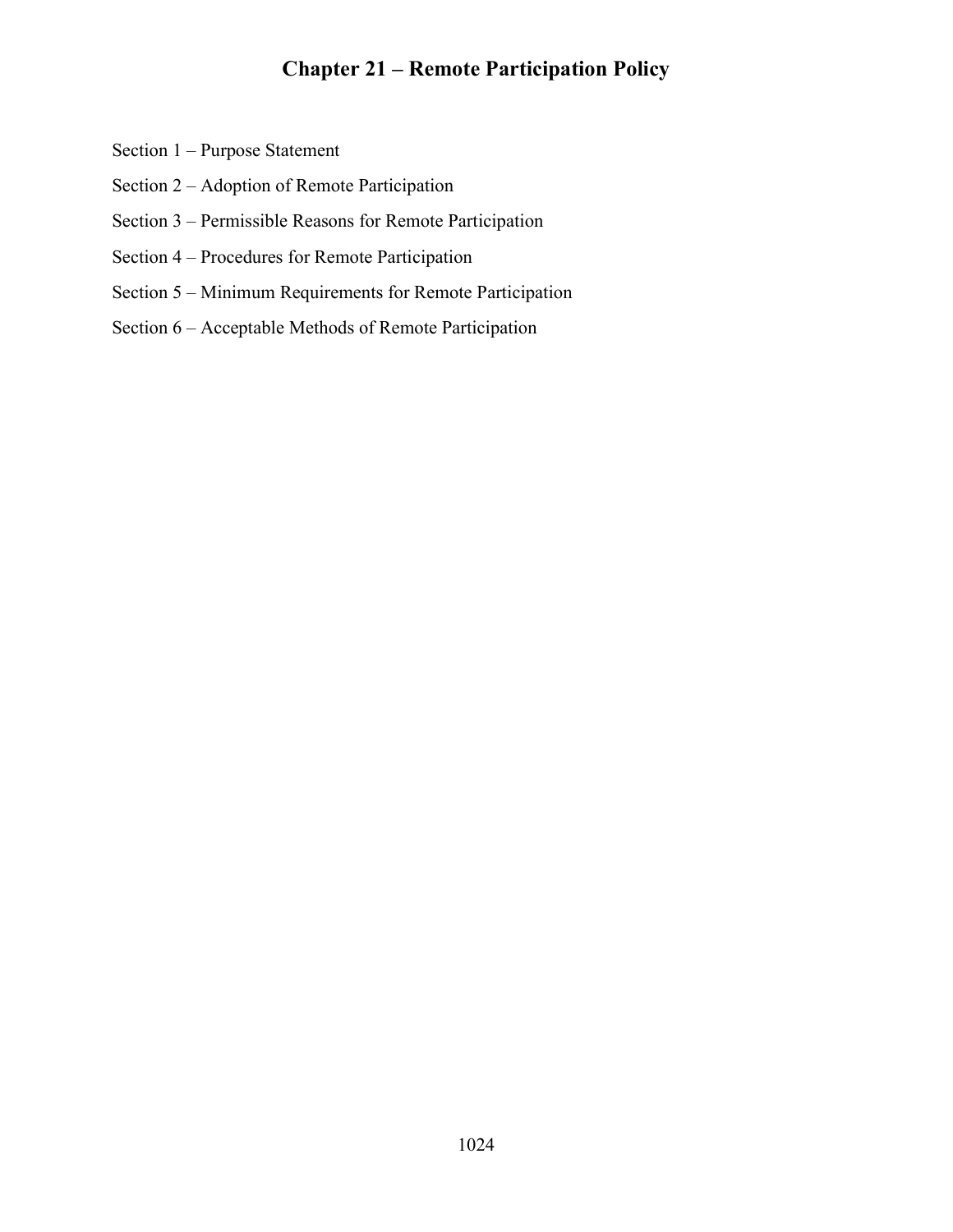# REMOTE PARTICIPATION POLICY

# City of Caribou, Maine

This Remote Participation Policy is intended to establish guidelines on the practice of remote participation by members of the City of Caribou's public bodies.

### 1. Purpose Statement

Maine law (Title 1 M.R.S. § 403-B) allows members of public bodies, in limited circumstances, to participate remotely in public meetings. While all members of the City's public bodies should endeavor to attend meetings in person, the law seeks to promote greater participation in government meetings by allowing members to participate remotely when physical attendance is not practical.

### 2. Adoption of Remote Participation

This Policy is adopted in accordance with 1 M.R.S. § 403-B and the Caribou City Charter.

This Policy applies to all public bodies of the City of Caribou that are subject to the Maine Freedom of Access Act's (1 M.R.S. §§ 400 et seq.) public meeting requirements, including the following: City Council; Planning Board; Board of Assessors; Zoning Board of Appeals; and all committees and subcommittees, whether such public bodies are appointed or elected.

Where this Policy is more stringent than 1 M.R.S.  $\&$  403-B, this Policy shall control.

### 3. Permissible Reasons for Remote Participation

Members of all public bodies are expected to be physically present for public meetings, except when being physically present is not practicable. Circumstances in which physical presence for one or more members is not practicable may include, but is not necessarily limited to, the following:

A. Illness, other physical condition or temporary absence from the jurisdiction of the body that causes a member of the body to face significant difficulties traveling to and attending in person at the location in the notice under 1 M.R.S. § 406; and

B. The existence of an emergency or urgent issue that requires the public body to meet by remote means.

It is the express desire of the City Council that remote participation in meetings be an infrequent event, for both individual board members and the City's public bodies as a whole. Chairs of public

bodies shall interpret this Policy strictly and their decision to allow or not to allow remote participation shall be final and shall not be appealable.

## 4. Procedures for Remote Participation

Any member of a public body who wishes to participate remotely shall, at least 24 hours or as soon as reasonable possible prior to the meeting, notify the Chair (or the Chair's designee) and staff assigned to support the public body of his or her desire to do so and the reasons and facts supporting the request.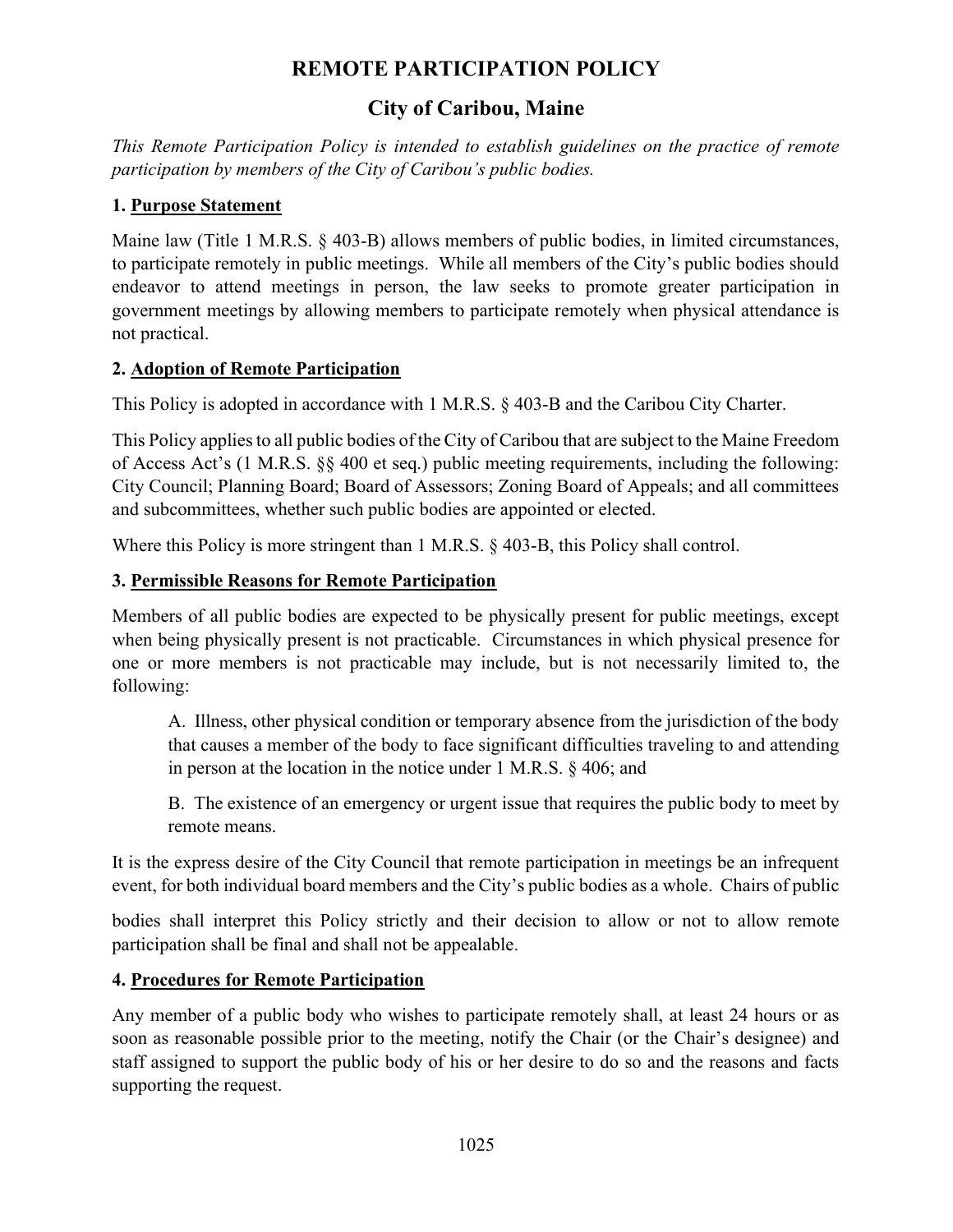A. Notice of the meeting must be provided in accordance with 1 M.R.S. § 406 and the Caribou City Charter. When authorized under law or this Policy to attend by remote methods, said notice must include the means by which members of the public may access the meeting using remote methods. The notice must also identify a location for members of the public to attend in person. The public body may not determine that public attendance at a meeting will be limited solely to remote methods, except in circumstances where the public body must meet by remote methods.

B. Prior to the meeting the Chair shall make every effort to ensure the equipment is available and function properly. If the required equipment is not available, then the Chair shall deny the request for remote participation.

C. At the start of the meeting, the Chair shall announce the name of any member who will be participating remotely. This information shall be recorded in the meeting minutes.

D. All votes taken during any meeting in which a member participates remotely shall be by roll call vote that can be seen and heard if using video technology, and heard if using only audio technology, by the other members of the public body and the public.

E. A member participating remotely for an executive session shall affirm at the start of such session that no other person is present and/or able to hear the discussion at the remote location and that the session is not being remotely recorded by any device.

F. A member of the public body who participates in a public meeting by remote methods is present for purposes of a quorum and voting.

#### 5. Minimum Requirements for Remote Participation

A. Except when an emergency or urgent issue requires the public body to meet by remote means, at a minimum, the person authorized to chair the meeting shall be physically present at the meeting.

B. Members of the public must be afforded a meaningful opportunity to attend by remote methods when members of the public body participate by remote methods, and reasonable accommodations may be provided when necessary to provide access to individuals with disabilities.

C. If the public body allows or is required to provide an opportunity for public input during the meeting, then an effective means of communication between the members of the body and the public must be provided.

D. The public body shall make all documents and other materials considered by the public body available, electronically or otherwise, to the public who attend by remote methods to the same extent customarily available to members of the public who attend the meetings of the public body in person, as long as additional costs are not incurred by the public body.

E. Members of the public body who participate remotely and all person present at the meeting location shall be clearly seen and heard if using video technology, and clearly heard if using only audio technology, by the other members of the public body and the public.